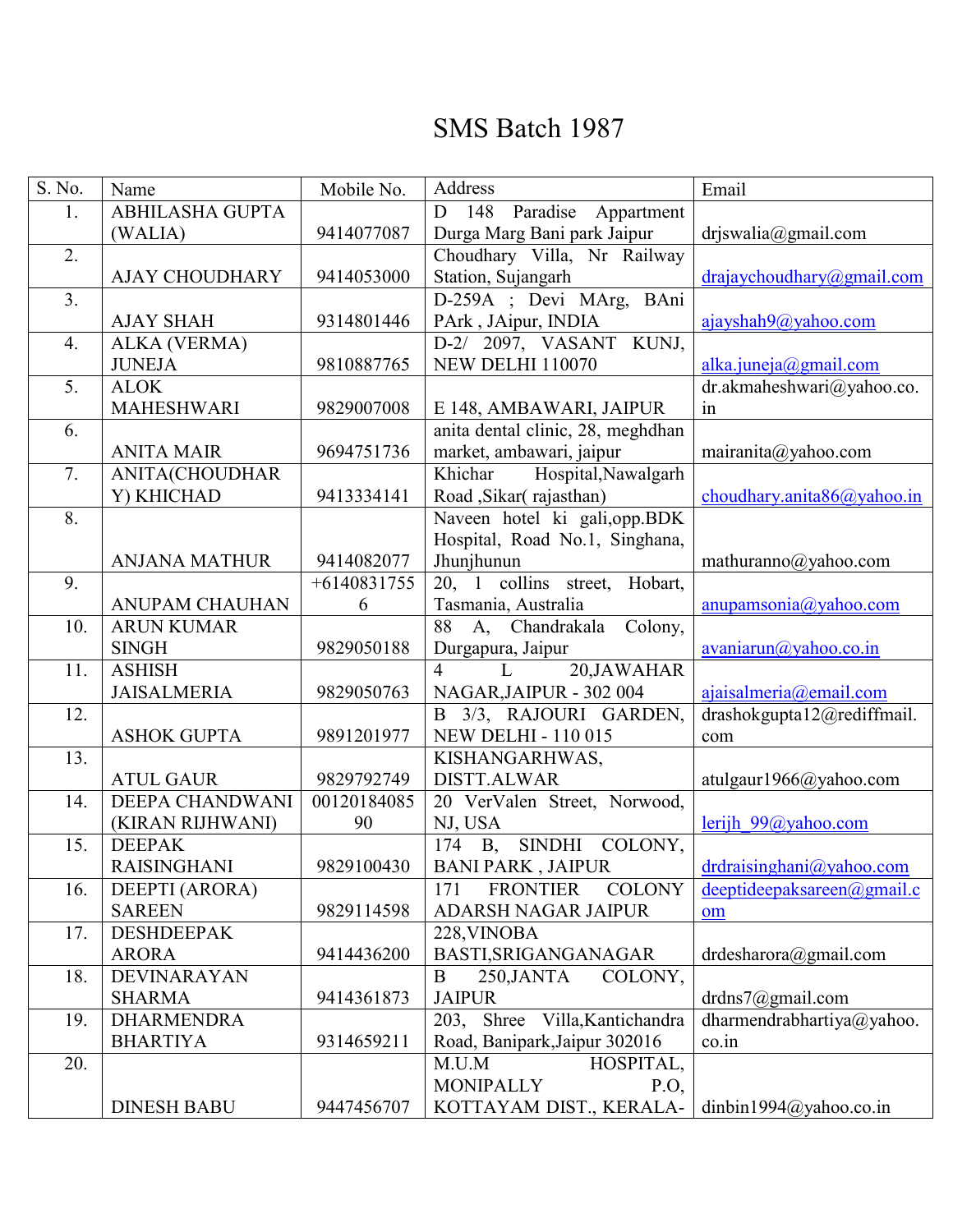|     |                                        |               | 686636                                                  |                                |
|-----|----------------------------------------|---------------|---------------------------------------------------------|--------------------------------|
| 21. |                                        |               | Holy<br>Hospital<br>Mahadeo                             |                                |
|     |                                        |               | Centre<br>&Trauma                                       |                                |
|     | <b>DINESH SAINI</b>                    | 9414368026    | Chirawa, JHUNJHUNU                                      | drdineshsaini@hotmail.com      |
| 22. | <b>DUSHYANT</b>                        | 0044-         | Heswall,<br>65 Dawstone Road,                           | dushyantsharma@hotmail.co      |
|     | <b>SHARMA</b>                          | 7894208157    | Wirral, UK CH60 8NP                                     | m                              |
| 23. | <b>GAURAV</b>                          |               | SIROHI,<br>Hospital,<br>District                        | drgauravbhattacharya@gmail     |
|     | <b>BHATTACHARYA</b>                    | 9414364549    | <b>RAJASTHAN</b>                                        | .com                           |
| 24. |                                        |               | <b>NURSING</b><br><b>ASHIRWAD</b>                       |                                |
|     |                                        |               | HOME,F<br>165,<br><b>JAWAHAR</b>                        |                                |
|     |                                        |               | NAGAR,<br><b>OLD</b><br><b>GAJNER</b>                   |                                |
|     | <b>GAURAV GOMBER</b>                   | 9414148466    | ROAD, BIKANER                                           | gaurav.gomber@yahoo.in         |
| 25. |                                        |               | KRISHNA HOSPITAL SAGAR                                  |                                |
|     | <b>GAUTAM KAPOOR</b>                   | 9829053122    | <b>ROAD AMER JAIPUR</b>                                 | drgtmkpr@gmail.com             |
| 26. |                                        |               | 9, MALVIYA NAGAR,<br>$\mathbf{A}$                       |                                |
|     |                                        |               | HOSPITAL,<br>OPP.CALGARY                                | $dr$ .harish.bhardwaj@gmail.co |
|     | <b>HARISH BHARDWAJ</b>                 | 9414173838    | <b>JAIPUR</b>                                           | m                              |
| 27. |                                        |               | KRISNA ASHRAY, K 22 A,                                  |                                |
|     | <b>HIMANSHU</b>                        |               | <b>MALVIYA</b><br>MARG,<br>$\mathcal{C}$                | jaipurdrhimanshu@yahoo.co      |
|     | <b>SHARMA</b>                          | 9141075108    | <b>SCHEME, JAIPUR</b>                                   | m                              |
| 28. | <b>INDERDEEP DAYAL</b><br>(GUPTA)      | 9810337417    | B 3/3, RAJOURI GARDEN,<br><b>NEW DELHI - 110 015</b>    | drashokgupta12@rediffmail.     |
| 29. |                                        |               | 4/h/526 indira gandhi nagar RHB                         | com                            |
|     | <b>INDU VERMA</b>                      | 9413622967    | ,jagatpura,jaipur                                       | drinduverma@gmail.com          |
| 30. | <b>JAISHREE</b>                        |               | 1 B Harewood Crest, Brough,                             |                                |
|     | <b>CHANCHALANI</b>                     | $+2076690000$ | HU15 1QD, UK                                            | mohanjaishree@hotmail.com      |
| 31. | <b>JITENDRA SINGH</b>                  |               | 148 Paradise<br>Appartment<br>D                         |                                |
|     | <b>WALIA</b>                           | 9414077088    | Durga Marg Bani park Jaipur                             | drjswalia@gmail.com            |
| 32. | KALPANA MANGAL                         |               | Apt.Devi<br>204, Sidha                                  |                                |
|     | (GUPTA)                                | 9887056209    | Marg, Banipark, Jaipur-302016.                          | kmpatho@rediffmail.com         |
| 33. | <b>KAVITA</b>                          |               | $\overline{B}$<br>TALVANDI,<br>$282 -$                  |                                |
|     | <b>MAHANSARIA</b>                      |               | <b>COMMERCE</b><br><b>COLLEGE</b>                       |                                |
|     | (GARG)                                 | 9414309163    | ROAD, KOTA (RAJ)                                        | kavygarg@live.in               |
| 34. | <b>KEWAL KISHAN</b>                    |               | E 14, KARDHANI, KALWAR                                  |                                |
|     | <b>SHARMA</b>                          | 9829137794    | ROAD, JHOTWARA, JAIPUR                                  | kewalsharma16@yahoo.com        |
| 35. |                                        |               | 82-B, Gangasagar-B                                      |                                |
|     | <b>KHAYYAM MOIN</b>                    | 9468964148    | colony, Vaishali Nagar, Jaipur                          | khayyammoin@yahoo.com          |
| 36. |                                        |               | 20/139, kaveri path, mansarovar,                        |                                |
|     | <b>LALITA MEENA</b>                    | 9461307737    | jaipur                                                  | lalitameena7@yahoo.com         |
| 37. |                                        |               | 59 INCOMETAX COLONY-2                                   |                                |
|     | <b>LOKENDRA KUMAR</b><br><b>SHARMA</b> | 9414461911    | <b>JAGATPURA</b><br><b>ROAD</b><br>MALVIYA NAGAR JAIPUR | $d$ rlokendra29@gmail.com      |
| 38. |                                        |               | <b>SWENA</b><br><b>GOVINDAM</b><br>204,                 |                                |
|     | <b>MADAN MOHAN</b>                     |               | APARTMENT,<br>432,<br><b>MD</b>                         |                                |
|     | <b>AGARWAL</b>                         | 9414505343    | ROAD, JAIPUR                                            | $dr$ .mmagarwal@yahoo.com      |
| 39. | <b>MAHESH CHANDRA</b>                  | 9414277240    | 30<br>RAMBHAVAN,<br>A,                                  |                                |
|     |                                        |               |                                                         |                                |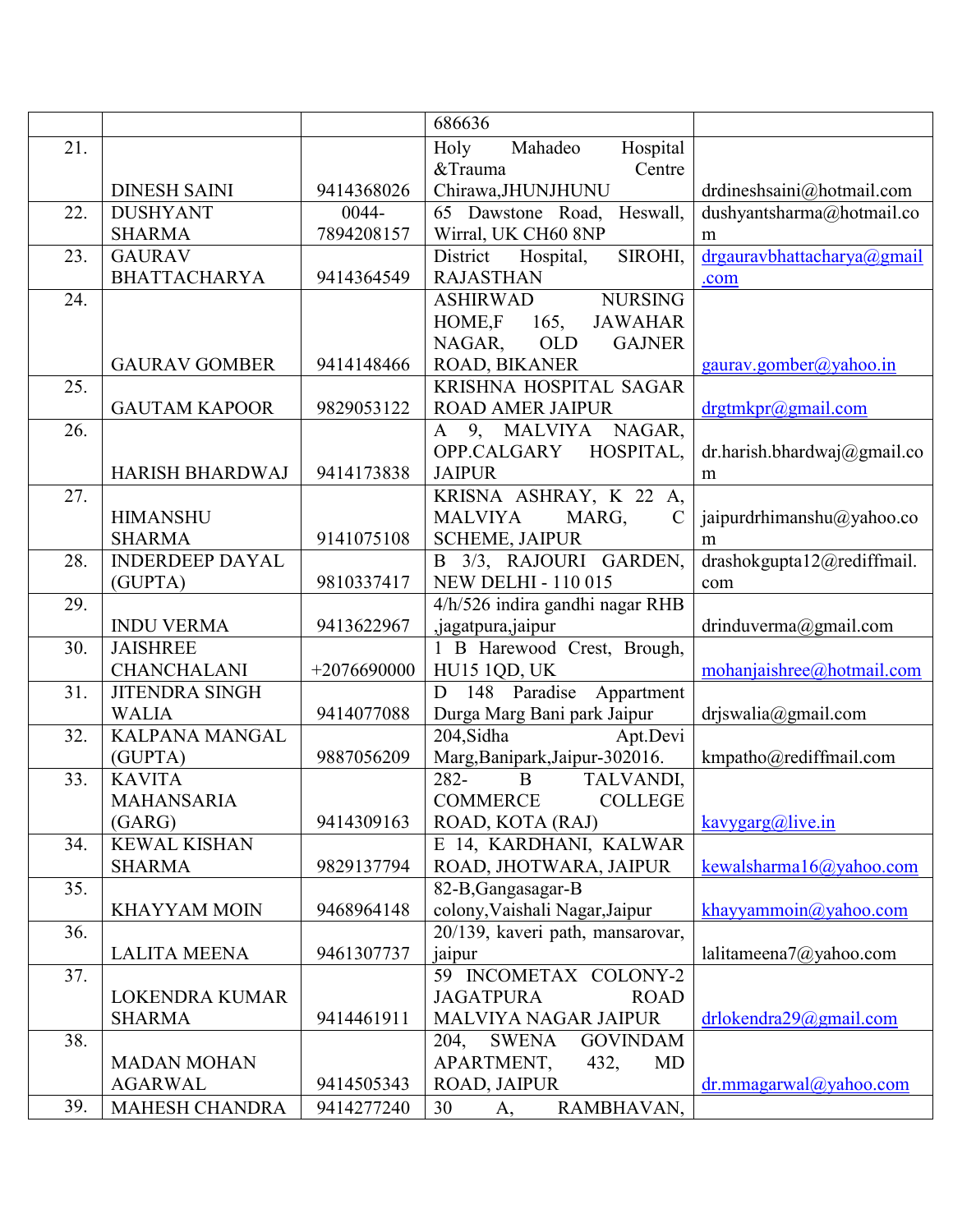|     | <b>VASHISTHA</b>       |             | <b>SCHEME NO.2, ALWAR</b>            |                                        |
|-----|------------------------|-------------|--------------------------------------|----------------------------------------|
| 40. |                        |             | <b>PRATAP</b><br>NAGAR.<br>$60/07$ , | drmaheshmangal@gmail.co                |
|     | <b>MAHESH MANGAL</b>   | 9413008306  | <b>JAIPUR</b>                        | m                                      |
| 41. | <b>MAMTA GUPTA</b>     |             | $71/32$ , madhyam<br>marg,           |                                        |
|     | (PAREEK)               | 9414439807  | mansarovar, jaipur                   | $sp1247$ @gmail.com                    |
| 42. | <b>MANISHA</b>         |             | My Nest' 6-3-852/A, Ameerpet,        |                                        |
|     | <b>WAGHRAY (SAHAY)</b> | 9849097507  | Hyderabad - 500016                   | drmanishasahay@gmail.com               |
| 43. |                        |             | B-603, Shiv Complex, Opp.            |                                        |
|     | <b>MANNU BHANDARI</b>  |             | Evershine Ceramics, Nr Bhatar        |                                        |
|     | (JAIN)                 | 9974700064  | Char Rasta, Surat                    | mannust@yahoo.co.in                    |
| 44. |                        |             | 14, Raghunath Colony, Ajay           | shribrijfracturehospital@yah           |
|     | <b>MANOJ AGARWAL</b>   | 9314505382  | Circle, Jhotwara, Jaipur             | oo.com                                 |
| 45. | <b>MILIND</b>          |             | A-48, Triveni nagar, Gopalpura       | milindshrivastava@yahoo.co.            |
|     | <b>SHRIVASTAVA</b>     | 9414228336  | by pass, Jaipur 302018               | 1n                                     |
| 46. | <b>MRAYNMOY</b>        |             | A-50 YOJANA VIHAR DELHI              |                                        |
|     | <b>MAZUMDAR</b>        | 9810635794  | 110 092                              | drmajumdar.rnm $@g$ mail.com           |
| 47. |                        |             | 2624, KHAJANEWALON<br>KA             |                                        |
|     | NARENDRA SINGH         | 9829011004  | RASTA, JAIPUR                        | drn.singhnoora@gmail.com               |
| 48. |                        |             | 81, SURAJ PATH, KESHAV               |                                        |
|     |                        |             | VIHAR, BEHIND RIDHI                  |                                        |
|     |                        |             | SIDHI SWEETS, GOPALPURA              |                                        |
|     | <b>NARESH KUMAR</b>    |             | BYEPASS ROAD, JAIPUR -               |                                        |
|     | <b>SONI</b>            | 9799495275  | 302018                               | nareshsoni@yahoo.com                   |
| 49. |                        |             | <b>SHIPRA</b><br>$152/29$ ,          |                                        |
|     | <b>NAROTTAM</b>        |             | PATH, MANSAROVAR, JAIPU              |                                        |
|     | <b>SHARMA</b>          | 9828321638  | $\mathbf R$                          | narottam sharma35@yahoo.<br>$\cos$ .in |
| 50. |                        |             | arogyam hospital, opp.bhagwati       |                                        |
|     | NEERAJ KISHORIA        | 9214346456  | gas agency, fatehpur road, sikar     | nkishoria@yahoo.co.in                  |
| 51. | <b>NIRMALA</b>         |             |                                      |                                        |
|     | <b>JAKHOTIA</b>        |             | arogyam hospital, opp.bhagwati       |                                        |
|     | (KISHORIA)             | 9214345456  | gas agency, fatehpur road, sikar     | nkishoria@yahoo.co.in                  |
| 52. |                        |             | B-143 AA, Kirti nagar Tonk           | drnitinsharmajaipur@gmail.c            |
|     | <b>NITIN SHARMA</b>    | 9829062559  | Road Jaipur                          | om                                     |
| 53. | POONAM KALRA           |             | 6 C 128, J N V COLONY,               | poonamdattmehta@gmail.co               |
|     | (MEHTA)                | 9829207511  | <b>BIKANER</b>                       | m                                      |
| 54. |                        |             | <b>AASTHA</b><br>HOSPITAL,           |                                        |
|     | PRAMOD JAIN            | 9414116108  | MAKRANA , RAJASTHAN                  | ranupramod $(a)$ gmail.com             |
| 55. |                        |             | 515, LORONG PIPIT UBAN,              |                                        |
|     |                        |             |                                      |                                        |
|     |                        |             | TAMAN HAPPY GARDEN,                  |                                        |
|     |                        |             | 88450, KOTA KINABALU,                | mathurdrpraveen@gmail.co               |
| 56. | PRAVEEN MATHUR         | 60168419800 | SABAH, MALAYSIA.                     | m                                      |
|     |                        |             | 1, GANESH NAGAR, SWEJ                |                                        |
|     | <b>PURSHOTTAM</b>      |             | FARM, RAM NAGAR EXT.                 | dr.purushottam gupta@yaho              |
|     | <b>GUPTA</b>           | 9829119558  | SODALA, JAIPUR.                      | o.com                                  |
| 57. |                        |             | 55 JAI JAWAN COLONY 3RD              |                                        |
|     | <b>RAJEEV JAIN</b>     | 9829056074  | (opp world trade park) JLN           | $dr$ .rajivjain@yahoo.co.in            |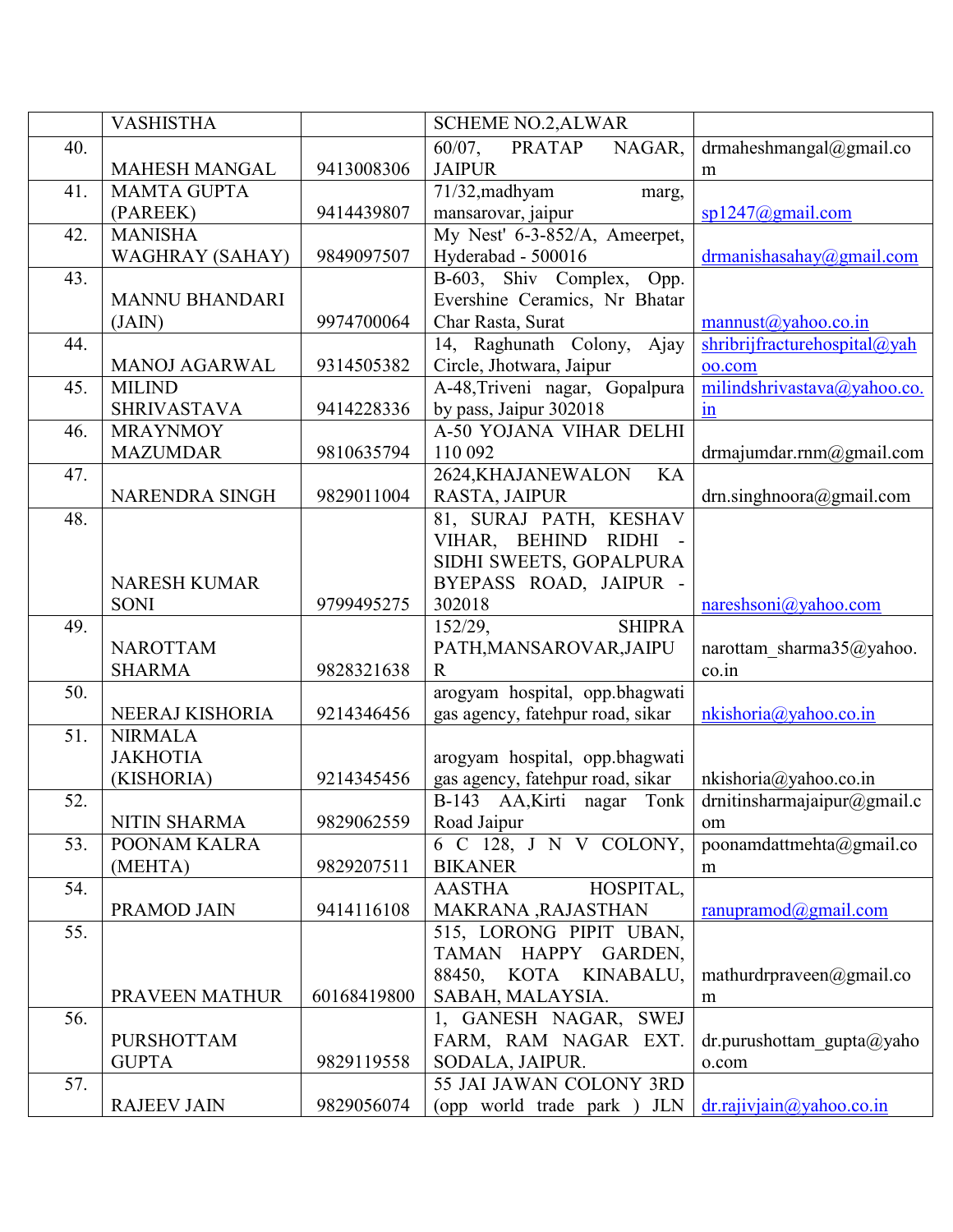|     |                       |             | ROAD JAIPUR 302018                         |                                |
|-----|-----------------------|-------------|--------------------------------------------|--------------------------------|
| 58. |                       |             | HIRABAGH<br>FLATS,<br>$5/1$ ,              |                                |
|     | <b>RAJENDRA</b>       |             | SAWAI RAMSINGH ROAD,                       |                                |
|     | <b>MANDIYA</b>        | 9414041728  | <b>JAIPUR</b>                              | $d$ rmandia@yahoo.com          |
| 59. |                       |             | 90, VASUNDHARA COLONY,                     |                                |
|     | RAJESH PATHAK         | 9829569795  | TONK ROAD, JAIPUR-302018                   | rpathak125@rediffmail.com      |
| 60. |                       |             |                                            |                                |
|     |                       |             | H 77, Swej Farm, Near Jyotiba              |                                |
|     | <b>RAJESH SOLANKI</b> | 9414116611  | Fulle college, Sodala Jaipur               | solanki.drrajesh $@g$ mail.com |
| 61. |                       |             | 14, RAJHANS<br><b>COLONY</b>               |                                |
|     | <b>RAJKUMAR</b>       |             | NO.3, BRAHAMPURI ROAD,                     |                                |
|     | <b>JETHWANI</b>       | 9829212422  | <b>JAIPUR</b>                              | $s$ jethu@gmail.com            |
| 62. |                       |             | 3/97, SFS AGARWAL FARM,                    |                                |
|     | <b>RAJPREET SONI</b>  | 9828078338  | MANSAROVAR, JAIPUR                         | rajpreetsoni@hotmail.com       |
| 63. |                       |             | Ayurvigyan<br>Nagar,<br>E32                |                                |
|     |                       |             | Khelgaon Road, New Delhi-                  |                                |
|     | <b>RAMESH AGARWAL</b> | 9810756718  | 110049                                     | ra.aiims@gmail.com             |
| 64. |                       |             | 777, MAHAVIR NAGAR, TONK                   |                                |
|     | <b>RAVI UPADHYAY</b>  | 9414345790  | ROAD, JAIPUR                               | upadhyaydr.ravi@gmail.com      |
| 65. |                       |             | KRISNA ASHRAY, K 22 A,                     |                                |
|     | <b>RITU AHUJA</b>     |             | <b>MALVIYA</b><br>MARG.<br>$\mathcal{C}$   | jaipurdrhimanshu@yahoo.co      |
|     | (SHARMA)              | 9829144467  | <b>SCHEME, JAIPUR</b>                      | m                              |
| 66. | <b>RITU SHARMA</b>    |             | A-50 YOJANA VIHAR DELHI                    |                                |
|     | (MAJUMDAR)            | 9310635794  | 110 092                                    | ritumajumdar70@gmail.com       |
| 67. |                       |             |                                            |                                |
|     |                       |             | C 124, THERMAL COLONY,                     |                                |
|     | <b>SADHNA JAIN</b>    | 9414284176  | <b>KOTA</b>                                | prem kt@yahoo.com              |
| 68. |                       |             | <b>PRADHAN</b><br><b>MARG</b><br>3/27      |                                |
|     |                       |             | ,MALVIYA NAGAR JAIPUR-                     |                                |
|     | <b>SAMEER RASTOGI</b> | 9352812497  | 17                                         | srsameerrastogi@gmail.com      |
| 69. |                       |             | 303, PEARL<br><b>GREEN</b><br>$\mathbf{F}$ |                                |
|     |                       |             | ACRE, SHRI GOPAL NAGAR,                    |                                |
|     | <b>SAMEER SHARMA</b>  | 9414250296  | GOPALPURA, JAIPUR 302 015                  | drsameersharma@gmail.com       |
| 70. |                       |             | 12, PINE STREET, CHATHAM.                  |                                |
|     | <b>SAMIT HIRAWAT</b>  | 12017875392 | NJ 07928, US                               | samit.hirawat@novartis.com     |
| 71. | <b>SANGEETA</b>       |             | <b>SAIDHAM</b><br>113/11<br>A,             |                                |
|     | <b>CHOUDHARY</b>      |             | APARTMENT,<br><b>SWARUP</b>                |                                |
|     | (AHUJA)               | 9415126208  | NAGAR, KANPUR                              | sangeeta.ahuja $9$ @gmail.com  |
| 72. |                       |             | VISHVESHVERIYA<br>77,                      |                                |
|     |                       |             | NAGAR, NEAR TRIVENI                        |                                |
|     |                       |             | <b>NAGAR</b><br>,GOPALPURA                 | drsanjaymeenakshi $@$ yahoo.c  |
|     | <b>SANJAY SINGHAL</b> | 9829152496  | <b>BYPASS . JAIPUR</b>                     | om                             |
| 73. |                       |             | <b>GOVERNMENT</b><br>$D-1$ ,               |                                |
|     |                       |             | <b>QUARTERS,</b><br>OPP.                   |                                |
|     |                       |             | <b>GOVERNMENT</b><br>HOSPITAL,             |                                |
|     | SANJAY VARMA          | 9426993455  | UNION TERRITORY OF DIU                     | govindamsan1@yahoo.co.in       |
|     |                       |             |                                            |                                |
| 74. |                       |             | KHA<br>11,<br><b>JAWAHAR</b><br>$\tau$     | drsanjeevguptasg.95 $@$ gmail. |
|     | <b>SANJEEV GUPTA</b>  | 9314504018  | NAGAR, JAIPUR                              | com                            |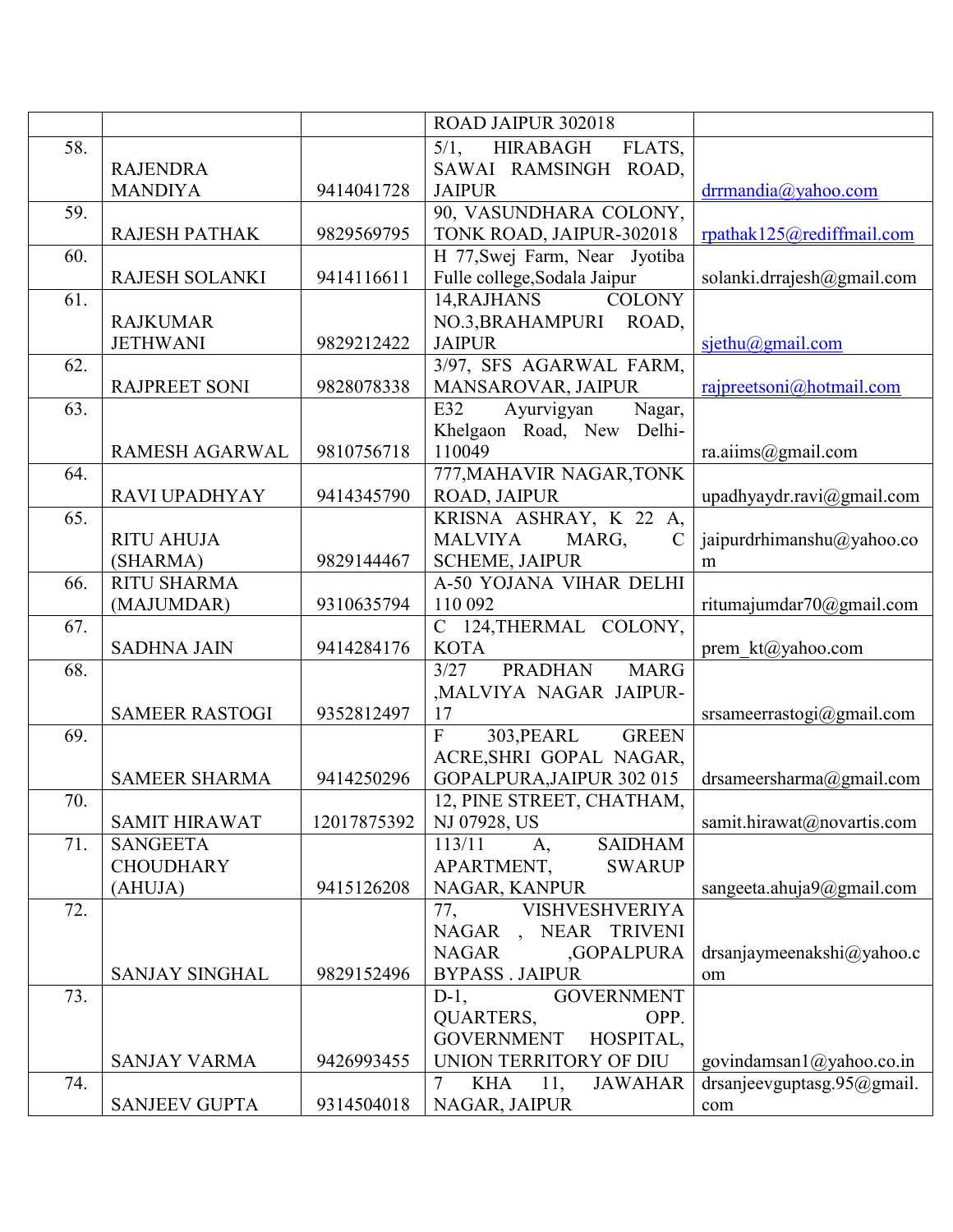| 75. |                                   |             | <b>MEHTA</b><br><b>NURSING</b>              |                                                      |
|-----|-----------------------------------|-------------|---------------------------------------------|------------------------------------------------------|
|     | <b>SAPNA GODHA</b>                |             | HOME, 139, VALLABH WARI,                    |                                                      |
|     | (MEHTA)                           | 9461149043  | <b>KOTA</b>                                 | samirmehta18@yahoo.com                               |
| 76. | <b>SAPNA GOLECHA</b>              |             | Sector 5, J - 1, Jawahar Nagar,             |                                                      |
|     | (SINGH)                           | 9829141123  | Jaipur                                      | $dr \cdot \frac{singh \cdot mp \cdot a)}{g \cdot q}$ |
| 77. |                                   |             | <b>MANGAL</b>                               |                                                      |
|     | <b>SARITA SINGHAL</b>             |             | HOSPITAL, OPP.RAILWAY                       | drsaritagupta.gupta@gmail.c                          |
|     | (GUPTA)                           | 9928856847  | HOSPITAL, SADULPUR                          | om                                                   |
| 78. |                                   |             | 11/78.<br><b>BHRAGU</b><br>PATH,            |                                                      |
|     | <b>SATISH JAIN</b>                | 9414042729  | MANSAROVAR, JAIPUR                          | drskjain007@gmail.com                                |
| 79. |                                   |             | <b>BEES</b><br><b>380, NEAR</b>             |                                                      |
|     | <b>SHANKAR KUMAR</b>              |             | <b>DUKAN, ADARSH</b>                        | drshankarbasandani@gmail.c                           |
|     | <b>BASANDANI</b>                  | 9414605905  | NAGAR, JAIPUR                               | om                                                   |
| 80. |                                   |             | <b>ONYX</b><br><b>FLAT</b><br>$301/147$ ,   |                                                      |
|     | <b>SHAVENDRA</b>                  |             | RESIDENCY, TRIVENI                          |                                                      |
|     | <b>GUPTA</b>                      | 9829019685  | NAGAR, JAIPUR                               |                                                      |
| 81. | <b>SORABH</b>                     |             |                                             |                                                      |
|     | <b>BHARGAVA</b>                   | 9829149975  |                                             | drsbhargava@yahoo.com                                |
| 82. |                                   |             | <b>WHITE</b><br>HOUSE,<br>302.              |                                                      |
|     |                                   | +9715673324 | <b>AIRPORT</b><br>ROAD.<br><b>ABU</b>       |                                                      |
|     | <b>SUDAMA LALWANI</b>             | 98          | DHABI, UAE.                                 | snlalwani@yahoo.com                                  |
| 83. |                                   |             | <b>SOLANKI</b><br><b>THE</b>                |                                                      |
|     | <b>SUDARSHANA</b>                 |             | HOSPITAL, AGRA                              |                                                      |
|     | <b>KULHARI</b>                    | 9414025050  | ROAD, BHARATPUR                             | $dr$ sudarshana@gmail.com                            |
| 84. | <b>SUDHA KINRA</b>                |             | 72, New Raja Park, Ram Gali. 8,             |                                                      |
|     | (SARNA)                           | 9950834414  | Jaipur 302004                               | sudhasarna@gmail.com                                 |
| 85. |                                   |             | <b>RAM</b><br><b>NAGAR</b><br>54,<br>E      |                                                      |
|     | <b>SUNIL SHARMA</b>               | 9414048567  | EXTN., SODALA, JAIPUR                       | dr.sks001@rediffmail.com                             |
| 86. |                                   |             | hospital, 505, scheme<br>sunita             | meemansa.agarwal24@gmail                             |
|     | <b>SUNITA AGARWAL</b>             | 9461395505  | no.2, Lajpat Nagar, Alwar                   | .com                                                 |
| 87. |                                   |             | C-78, Hotel                                 |                                                      |
|     | <b>SUNITA</b><br><b>SHEKHAWAT</b> | 9414165212  | Shikarbadi, goverdhan                       | shekhawatsunita $l$ @gmail.co                        |
| 88. |                                   |             | vilas, Udaipur<br>43, MAHESH<br>NAGAR,<br>E | m                                                    |
|     | <b>SURESH GAUR</b>                | 9414366664  | <b>JAIPUR</b>                               | drsureshchandgaur@gmail.c                            |
| 89. |                                   |             | Farrish<br>Circle,<br>488,<br>Aptt1,        | om                                                   |
|     |                                   | 00143446616 | Charlottesville, Virginia 22903,            |                                                      |
|     | <b>TANVIR RIZVI</b>               | 90          | USA.                                        | rizvi.tanvir $\omega$ gmail.com                      |
| 90. |                                   |             | Arun deep memorial hospital,                |                                                      |
|     | <b>TARUN DEEP SINGH</b>           |             | main road Sonauli, Maharajganj              |                                                      |
|     | <b>KOCHAR</b>                     | 9307243274  | U.P.                                        | drtdsk@yahoo.com                                     |
| 91. |                                   |             | 12-A, Behind<br>A.R.Rehaman                 |                                                      |
|     |                                   |             | House, Kundan                               |                                                      |
|     | <b>TARUN PATNI</b>                | 9461904433  | nagar, Ajmer, Rajasthan                     | $dr$ .tarunpatni@yahoo.in                            |
| 92. | VANDANA SOGANI                    |             | D-9 bhagat singh marg tilak                 | ajayvandanagodha@yahoo.c                             |
|     | (GODHA)                           | 9828022115  | nagar jaipur rajasthan                      | om                                                   |
|     |                                   |             |                                             |                                                      |